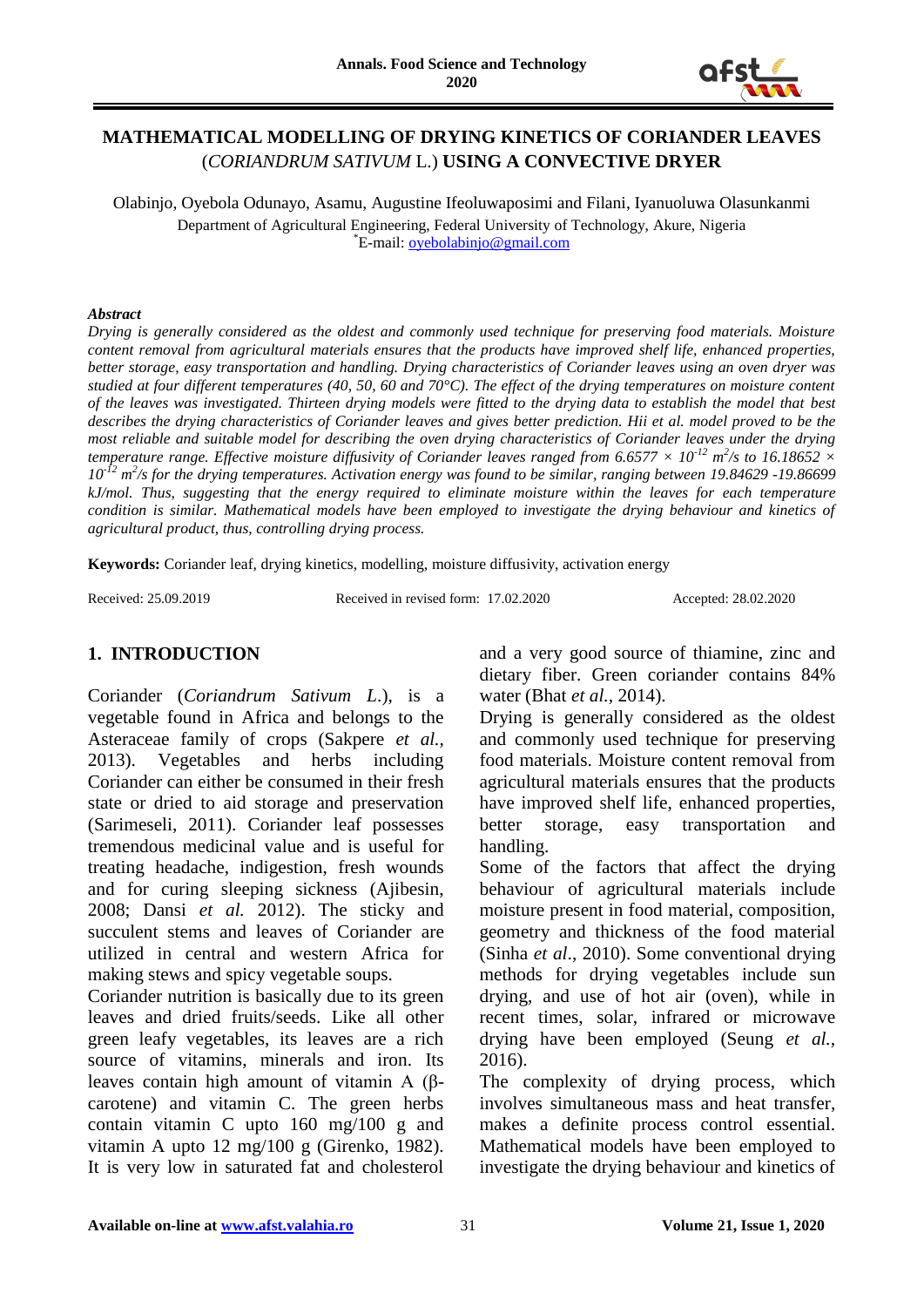

agricultural product, thus, controlling drying process.

A number of studies have reported the drying characteristics of vegetables and fruits, some of which includes those on collard leaves (Alibas, 2009), okra slices(Wankhade *et al.,* 2013), moringa leaves (Ali *et al.,*2014) and spider plant leaves (Omolola *et al*., 2019).However, studies on the drying behaviour of Coriander leaves using oven have not been published in literatures.

The objectives of this research were to investigate the effects of temperature on the drying characteristics of Coriander leaves and to determine the best thin layer drying models that describes its drying behaviour.

# **2. MATERIALS AND METHODS**

# **2.1 Material**

Fresh Coriander leaves were collected from Ilara-mokin, a village close to Akure, the capital of Ondo State and were thoroughly washed and sorted. An electric oven installed at the department of Agricultural and Environmental Engineering of the Federal University of Technology, Akure, Ondo State was utilized to dry the leaves according to the selected temperatures.

### **2.2 Drying method**

The initial moisture content of the leaves was measured adopting AOAC (2000) method by placing the leaves in oven at  $105^{\circ}$ C for 24h. 50g of the cleaned Coriander leaves was used for each experimental run. The leaves were evenly distributed on the tray in the oven at 40, 50, 60 and 70 $\mathrm{^{\circ}C}$  temperature.

Readings were taken periodically to monitor changes on the leaves at fixed intervals (30mins) during the drying process. These readings became constant when the leaves became fully dried.

Upon drying, data were analyzed to investigate the drying kinetics. The obtained dried leaves were subsequently cooled and preserved in the desiccator to prevent them from moisture absorption.

# **2.3 Mathematical Modelling**

Moisture ratio (MR) and the drying rate (DR) were determined using equation 1 and 2 below. (Yaldiz *et al*.,2001).

$$
MR = \frac{M_t - M_c}{M_0 - M_e} \tag{1}
$$

$$
DR = \frac{M_{t+dt} - M_c}{dt} \tag{2}
$$

Where MR is the dimensionless moisture ratio,  $M_t$  is the moisture content at time t of the drying process ( $g/g$  dry solid),  $M_e$  is the equilibrium moisture content (g/g dry solid), and  $M_0$  is the initial moisture content (g/g dry solid). The equilibrium moisture content (Me) was assumed to be 0 g/g dry solid for microwave drying since it is relatively small compared to  $M_t$  and  $M_o$  (Roberts *et al.*, 2008). Therefore, equation 1 was simplified to

$$
MR = \frac{M_t}{M_0} \tag{3}
$$

From equation 2 expressed above,  $M_{t+dt}$  is the moisture content at time t+dt, while  $M_t$  is the moisture content at specific time t.  $M_0$  and  $M_e$ remains the initial moisture content and equilibrium moisture content respectively. Different mathematical models as expressed in Table 1 were applied in fitting the drying curves.

Microsoft Excel was used in performing the non-linear regression analysis.  $\mathbb{R}^2$ ,  $\mathbb{X}^2$ , RMSE and SSE of each mathematical model which represents the coefficient of determination, chi square, root mean square error, and reduced sum square error respectively were also calculated. The best drying model was selected based on the lowest value of  $X^2$ , RMSE and SSE and highest value of  $R^2$ .

# **2.4 Effective moisture diffusivity and activation energy determination**

Fick's second law of diffusion was utilized in determining the effective diffusivity. Equation 4 (Doymaz, 2005) was used in determining the effective moisture diffusivity of the samples as described.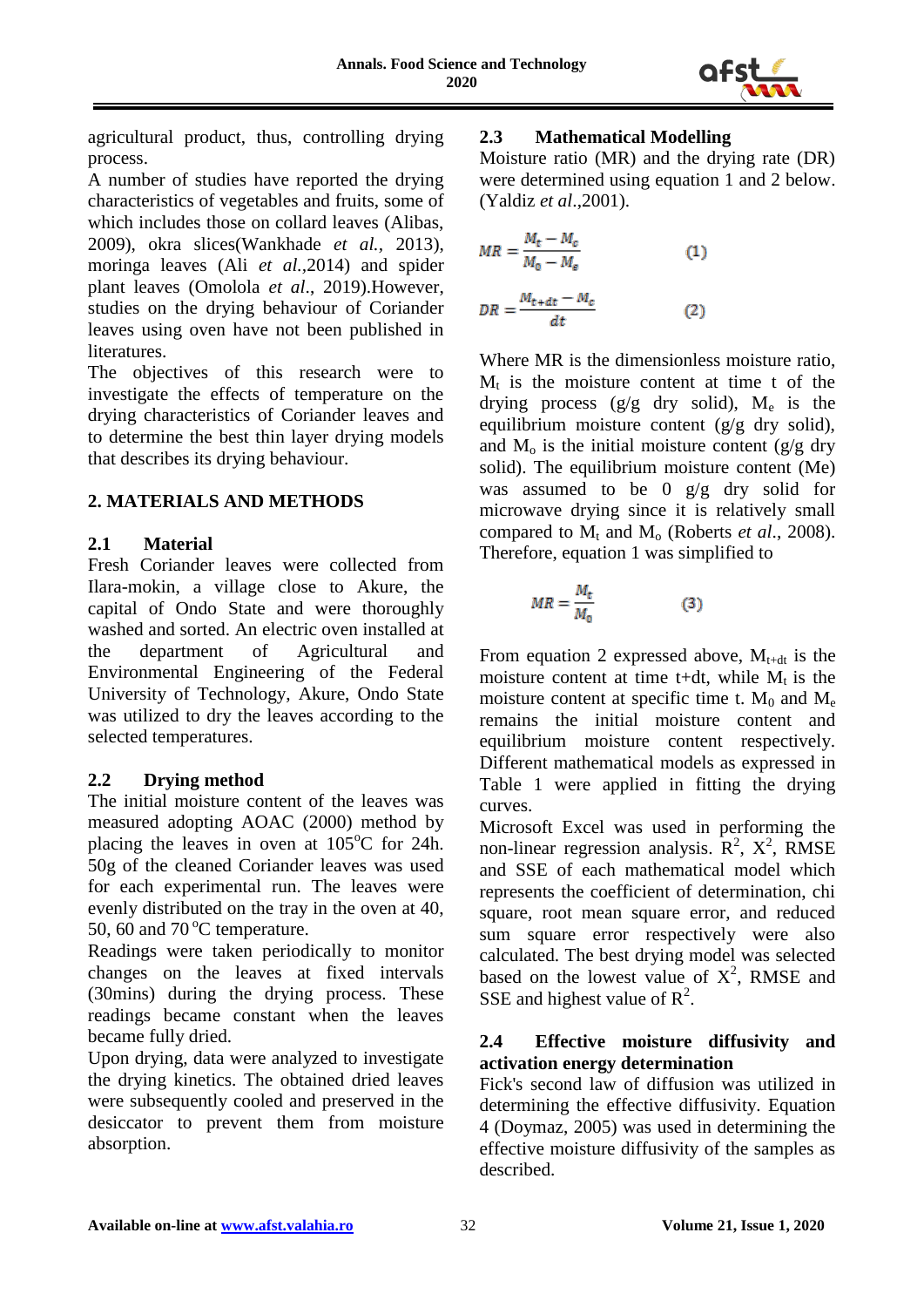

|--|

| S/N            | Model                    | <b>Equation</b>                               | <b>References</b>                 |
|----------------|--------------------------|-----------------------------------------------|-----------------------------------|
|                | Newton                   | $MR = \exp^{-kt}$                             | Pangavhane,<br>and Singh $(1999)$ |
| 2              | Henderson and pabis      | $MR = a exp^{-kt}$                            | Ceylan, (2007)                    |
| 3              | Page                     | $MR = exp(-kt^n)$                             | Guiné et al., (2011)              |
| $\overline{4}$ | Logarithmic              | $MR = aexp^{-kt} + c$                         | Ganesapillai et al. (2011)        |
| 5              | Two term model           | $MR = aexp^{-kt} + cexp^{-gt}$                | Doymaz $(2009)$                   |
| 6              | Verma et al              | $MR = a exp^{-kt} + (1 - a) exp^{-gt}$        | Verma et al., (1985)              |
| 7              | Diffusion approach       | $MR = a exp^{-kt} + (1 - a) exp^{-kgt}$       | Yaldız et al., (2001)             |
| 8              | Midili kucuk             | $MR = aexp^{-kt^{n}} + bt$                    | Midilli. Kucuk et al<br>(2002)    |
| 9              | Wang and singh           | $MR = 1 + at + bt^2$                          | Miranda et al. (2009)             |
| 10             | Hii et al.               | $MR = a \exp^{-k_1 t^n} + c \exp^{-g t^n}$    | Hii et al., (2008)                |
| 11             | Modified Henderson Pabis | $MR = aexp^{-kt} + b exp^{-gt} + c exp^{-ht}$ | Karathanos (1999)                 |
| 12             | Modified Page I          | $MR = \exp^{-kt^n}$                           | Overhults (1973)                  |
| 13             | Modified Page II         |                                               | Diamante (1993)                   |
|                |                          | $MR = \exp^{-k\left(\frac{t}{l^2}\right)^n}$  |                                   |

$$
MR = \frac{8}{\pi^2} \sum_{n=0}^{\infty} \frac{1}{(2n+1)^2} \exp\left(-\frac{\pi^2 (2n+1)^2}{4L^2} D_{eff} t\right) \tag{4}
$$

Upon plotting a graph of ln (MR) against time, the slope in equation 5 is used in computing the moisture diffusivity of the samples.

$$
ln(MR) = ln\left(\frac{8}{\pi^2}\right) - \left(\frac{\pi^2 D_{eff}}{4L^2} t\right)
$$
  
Slope = 
$$
\frac{\pi^2 D_{eff}}{4L^2}
$$
 (5)

Where  $D_{\text{eff}}$  is the effective moisture diffusivity  $(m<sup>2</sup>/s)$ , MR is the moisture ratio and L is the half-thickness (m) of the samples.

Activation energy was calculated using the Arrhenius equation presented in equation 6 (Roberts *et al*., 2008).

$$
D_{eff} = D_0 \exp \frac{(-E_a)}{RT}
$$
 (6)

### **3. RESULTS AND DISCUSSION**

# **3.1 Drying characteristics of Coriander leaves**

The drying characteristics of Coriander leaves at different oven temperatures 40, 50, 60 and  $70^{\circ}$ C showed in Figure 1. The moisture content of 90.06% (wb) was observed to be the initial moisture content of the leaves, however, the final moisture content of the dried samples reduced to 2.8% (wb), 7.23% (wb), 5.53% (wb),  $0.05\%$  (wb) for 40, 50, 60 and 70<sup>o</sup>C

respectively. Statistical analysis was carried out with respect to reduction in moisture ratio with drying time on the experimental data obtained from oven drying temperatures of 40,50,60 and  $70^{\circ}$ C.Moisture content in the leaves decreased to a constant point in a time that was dependent on drying temperature, being lowest at  $70^{\circ}$ C  $(360 \text{ min})$  and highest at  $40^{\circ}$ C $(780 \text{ min})$ min).Therefore, increasing drying temperature increases the amount of moisture removed from the samples.

### **3.2 Drying rate of Coriander leaves**

As indicated by the curves in Figure 2, no constant drying rate period was observed for all the drying temperatures. However, the drying processes occurred in falling rate for all the temperatures. During this period, rate of evaporation of water to surrounding air exceeds the rate of water diffusing from the interior to the surface of the leaves. This infers that moisture diffusivity in the Coriander leaves were predominantly through diffusion mechanism. These results were similar to those obtained by Ali *et al.,* (2014) and Omolola *et al.*, (2019) observed a falling rate period in their studies on the drying of moringa leaves, spider plant leaves and coriander leaves respectively.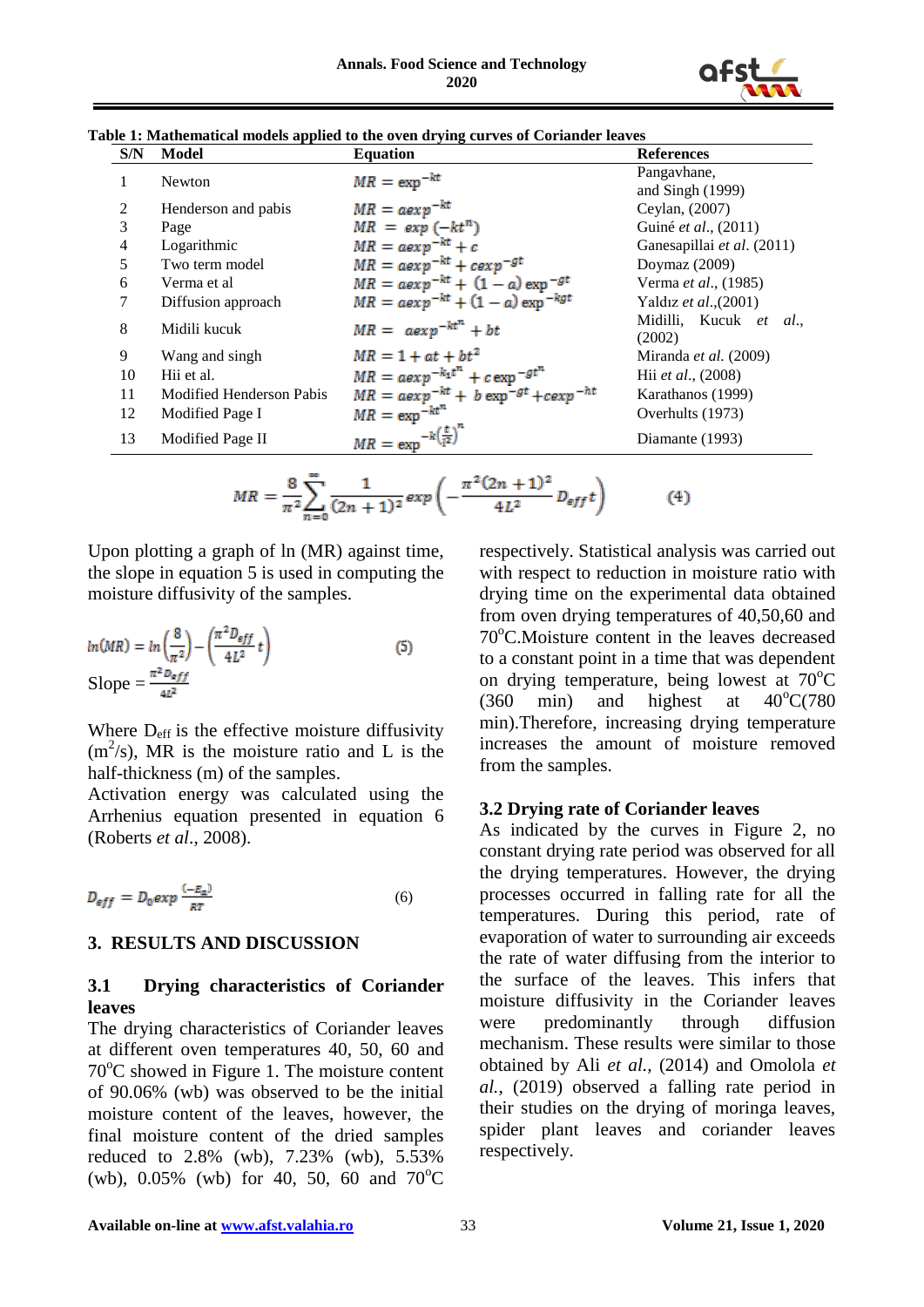



**Figure 1:Oven drying curves of Coriander leaves at 40, 50, 60 and 70<sup>o</sup>C.**



**Figure 2: Drying rate vs time of Coriander leaves at 40, 50, 60 and 70<sup>o</sup>C**



**Figure 3: Predicted MR against experimental MR for the Hii** *et al***<b>.** model at drying temperatures of 40, 50, 60 **and 70ºC**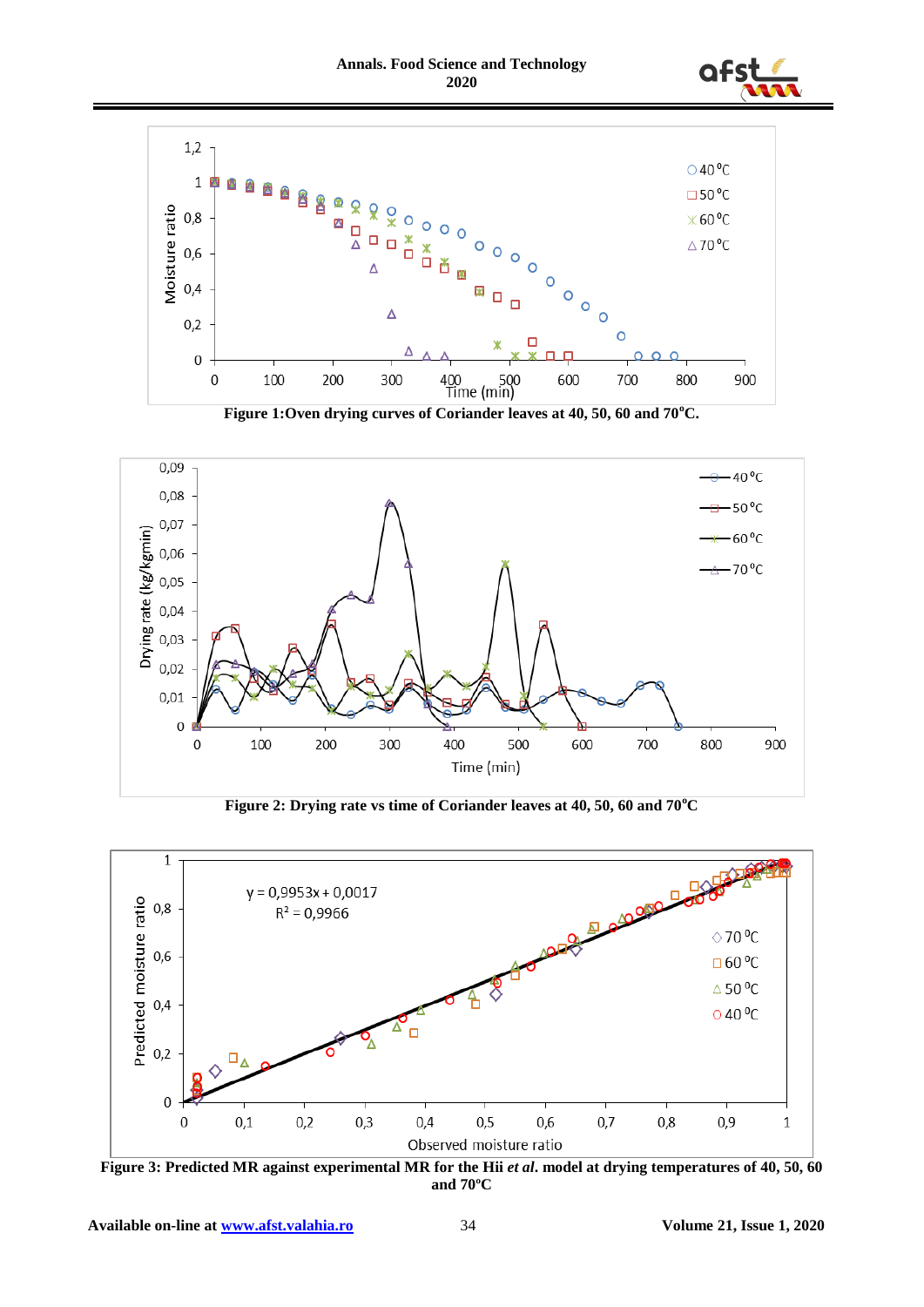# **Annals. Food Science and Technology 2020**

| Model                | Temperature<br>$(^{\circ}C)$ | Model constants                                            |         | $R^2$    | <b>RMSE</b> | <b>SSE</b> | $X^2$    |
|----------------------|------------------------------|------------------------------------------------------------|---------|----------|-------------|------------|----------|
| Newton               | 40                           | $k = 0.0846$                                               |         | 0.8392   | 0.1635      | 0.1666     | 0.0278   |
|                      | 50                           | $k = 0.1194$                                               |         | 0.8869   | 0.1337      | 0.137      | 0.0188   |
|                      | 60                           | $k = 0.1121$                                               |         | 0.7707   | 0.1881      | 0.1933     | 0.0374   |
|                      | 70                           | $k = 0.1194$                                               |         | 0.7716   | 0.2192      | 0.2275     | 0.0517   |
|                      |                              |                                                            | Average | 0.8171   | 0.17613     | 0.1811     | 0.03393  |
| Henderson and Perbis | 40                           | $k = 0.1077$ , $a = 1.19$                                  |         | 0.8111   | 0.1427      | 0.1483     | 0.022    |
|                      | 50                           | $k = 0.1461$ , $a = 1.1618$                                |         | 0.8658   | 0.1154      | 0.1213     | 0.0147   |
|                      | 60                           | $k = 2.1305$ , $a = 0.1395$                                |         | 0.7422   | 0.1683      | 0.1779     | 0.0316   |
|                      | 70                           | $k = 0.1461$ , $a = 1.1618$                                |         | 0.737    | 0.1962      | 0.2119     | 0.0449   |
|                      |                              |                                                            | Average | 0.789025 | 0.15565     | 0.16485    | 0.0283   |
| Page                 | 40                           | $k = 0.0007$ , $n = 3.1747$                                |         | 0.9792   | 0.051       | 0.053      | 0.0028   |
|                      | 50                           | $k = 0.0107$ , $n = 2.2915$                                |         | 0.9661   | 0.058       | 0.061      | 0.0037   |
|                      | 60                           | $k = 0.1286$ , $n = 0.9412$                                |         | 0.9704   | 0.0609      | 0.0644     | 0.0041   |
|                      | 70                           | $k = 0.0107$ , $n = 2.2915$                                |         | 0.9916   | 0.0361      | 0.039      | 0.0015   |
|                      |                              |                                                            | Average | 0.976825 | 0.0515      | 0.05435    | 0.003025 |
| Logarithmic          | 40                           | $k = 0.0005$ , $a = 148.3274$ , $c = -147.1752$            |         | 0.927    | 0.0871      | 0.0924     | 0.0085   |
|                      | 50                           | $k = 0.0015$ , $a = 65.6502$ , $c = -64.5419$              |         | 0.9598   | 0.062       | 0.067      | 0.0045   |
|                      | 60                           | $k = 0.1386$ , $a = 1.0011$ , $c = 0.0545$                 |         | 0.8594   | 0.1223      | 0.1333     | 0.0178   |
|                      | 70                           | $k = 0.0015$ , $a = 65.6502$ , $c = -64.5419$              |         | 0.8739   | 0.1332      | 0.1503     | 0.0226   |
|                      |                              |                                                            | Average | 0.905025 | 0.10115     | 0.11075    | 0.01335  |
| Two term model       | 40                           | $k = 0.2257$ , $g = 0.3125$ , $a = 5.2852$ , $c = -4.3723$ |         | 0.9179   | 0.0959      | 0.1039     | 0.0108   |
|                      | 50                           | $k = 0.146$ , $g = 0.1749$ , $a = 1.1557$ , $c = 0.006$    |         | 0.8658   | 0.1154      | 0.1282     | 0.0164   |
|                      | 60                           | $k = 0.1614$ , $g = 0.0403$ , $a = 0.8671$ , $c = 0.1982$  |         | 0.7458   | 0.1677      | 0.1887     | 0.0356   |
|                      | 70                           | $k = 0.146$ , $g = 0.1749$ , $a = 1.1557$ , $c = 0.006$    |         | 0.8868   | 0.1331      | 0.1575     | 0.0248   |
|                      |                              |                                                            | Average | 0.854075 | 0.128025    | 0.144575   | 0.0219   |
| Verma et al          | 40                           | $k = -0.066$ , $g = -0.0626$ , $a = -22.6132$              |         | 0.9925   | 0.028       | 0.0297     | 0.0009   |
|                      | 50                           | $k = -0.0637$ , $g = -0.0544$ , $a = -10.3047$             |         | 0.9889   | 0.0327      | 0.0353     | 0.0012   |
|                      | 60                           | $k = 0.0237$ , $g = 0.1344$ , $a = 0.0974$                 |         | 0.9806   | 0.052       | 0.0567     | 0.0032   |
|                      | 70                           | $k = -0.0637$ , $g = -0.0544$ , $a = -10.3047$             |         | 0.9539   | 0.0818      | 0.0922     | 0.0085   |
|                      |                              |                                                            | Average | 0.978975 | 0.048625    | 0.053475   | 0.00345  |
| Diffusion approach   | 40                           | $k = 0.2518$ , $g = 1.0153$ , $a = 93.8644$                |         | 0.9125   | 0.0979      | 0.1039     | 0.0108   |
|                      | 50                           | $k = 0.3261$ , $g = 1.0225$ , $a = 58.1063$                |         | 0.9403   | 0.077       | 0.0831     | 0.0069   |
|                      | 60                           | $k = 0.1121$ , $g = 1$ , $a = 3.0345$                      |         | 0.8674   | 0.1224      | 0.1334     | 0.0178   |
|                      | 70                           | $k = 0.3261$ , $g = 1.0225$ , $a = 58.1063$                |         | 0.8761   | 0.1703      | 0.1921     | 0.0369   |
|                      |                              |                                                            | Average | 0.899075 | 0.1169      | 0.128125   | 0.0181   |

**Table 2:** Modelling the drying kinetics of Coriander leaves

Available on-line at **www.afst.valahia.ro** 35 **Volume 21, Issue 1, 2020**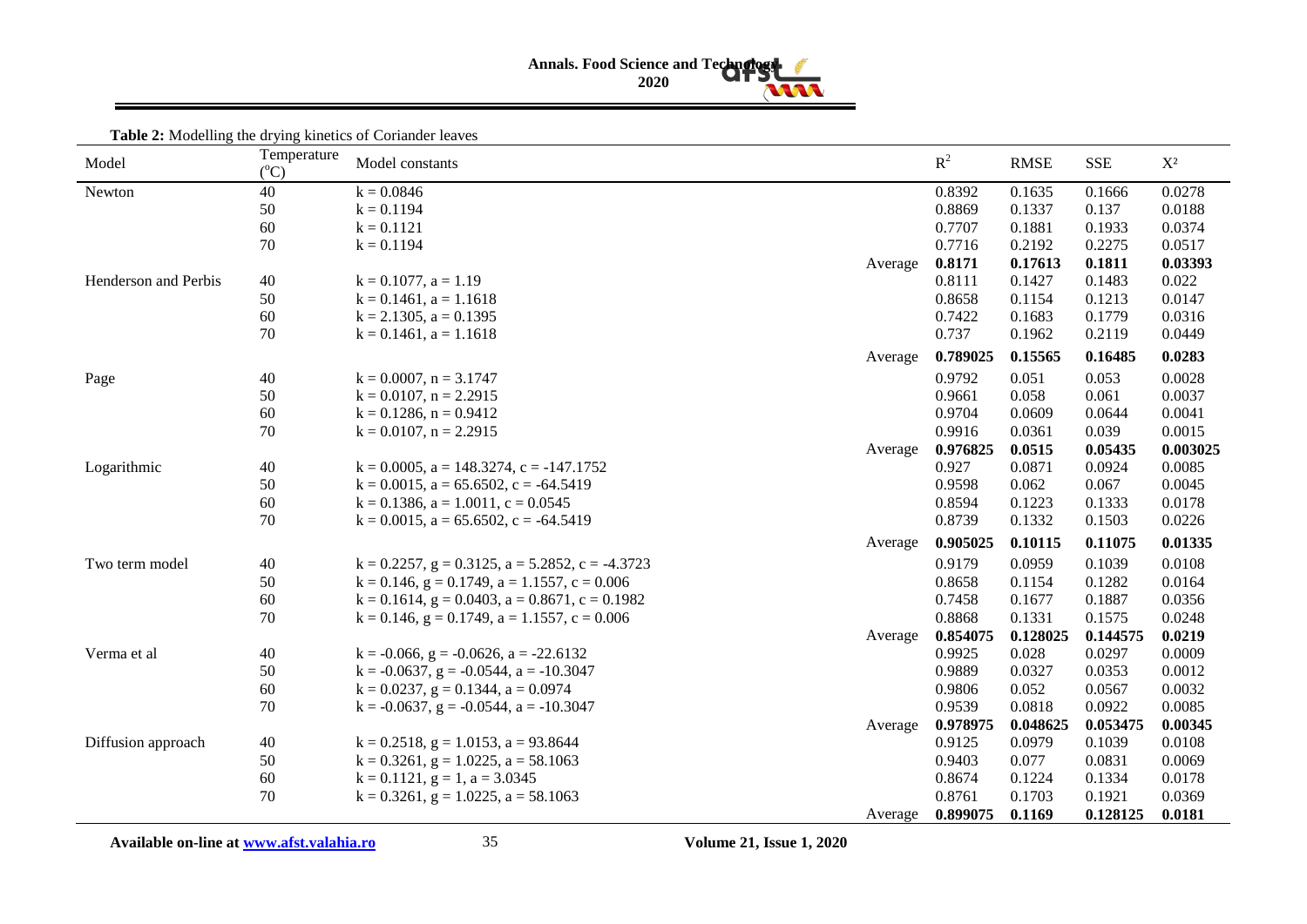

| Midili kucuk                   | 40 | $k = 0.001$ , $b = -0.0194$ , $a = 1.0157$ , $n = 2.7989$                                       |         | 0.9891   | 0.0337   | 0.0365   | 0.0013   |
|--------------------------------|----|-------------------------------------------------------------------------------------------------|---------|----------|----------|----------|----------|
|                                | 50 | $k = 0.0025$ , $b = -0.0356$ , $a = 0.9947$ , $n = 2.5856$                                      |         | 0.9854   | 0.0373   | 0.0415   | 0.0017   |
|                                | 60 | $k = 0.1266$ , $b = 0.0016$ , $a = 1.0457$ , $n = 1.0047$                                       |         | 0.9644   | 0.0628   | 0.0707   | 0.005    |
|                                | 70 | $k = 0.0025$ , $b = -0.0356$ , $a = 0.9947$ , $n = 2.5856$                                      |         | 0.9832   | 0.0497   | 0.0588   | 0.0035   |
|                                |    |                                                                                                 | Average | 0.980525 | 0.045875 | 0.051875 | 0.002875 |
| Wang and smith                 | 40 | $a = -0.0044$ , $b = -0.0059$                                                                   |         | 0.9931   | 0.0269   | 0.028    | 0.0008   |
|                                | 50 | $a = -0.0339$ , $b = -0.0066$                                                                   |         | 0.9885   | 0.0332   | 0.035    | 0.0012   |
|                                | 60 | $a = -0.0776$ , $b = 0.0015$                                                                    |         | 0.9796   | 0.0509   | 0.0538   | 0.0029   |
|                                | 70 | $a = -0.0339$ , $b = -0.0066$                                                                   |         | 0.892    | 0.1603   | 0.1732   | 0.03     |
|                                |    |                                                                                                 | Average | 0.9633   | 0.067825 | 0.0725   | 0.008725 |
| Hii et al.                     | 40 | $k = 0$ , $g = 0.0047$ , $a = 0.854$ , $c = 0.1325$ , $n = 4.712$                               |         | 0.994    | 0.0256   | 0.0284   | 0.0008   |
|                                | 50 | $k = -0.051$ , $g = -0.3239$ , $a = 1.3483$ , $c = -0.3308$ , $n = 0.7123$                      |         | 0.9889   | 0.0325   | 0.0373   | 0.0014   |
|                                | 60 | $k = 0.0575$ , $g = 0.0046$ , $a = 0.6804$ , $c = 0.3086$ , $n = 1.723$                         |         | 0.9764   | 0.0509   | 0.0593   | 0.0035   |
|                                | 70 | $k = -0.051$ , $g = -0.3239$ , $a = 1.3483$ , $c = -0.3308$ , $n = 0.7123$                      |         | 0.9925   | 0.0334   | 0.0416   | 0.0017   |
|                                |    |                                                                                                 | Average | 0.98795  | 0.0356   | 0.04165  | 0.00185  |
| Modified<br>Henderson<br>Pabis | 40 | $k = 34.0107$ , $a = -0.0742$ , $g = -35.0704$ , $b = -0.0753$ , $h = 2.0404$ , $c = -0.0527$   |         | 0.9909   | 0.0307   | 0.0348   | 0.0012   |
|                                | 50 | $k = -28.3484$ , $a = -0.0565$ , $g = -28.3484$ , $b = -0.0565$ , $h = 57.7085$ , $c = -0.0547$ |         | 0.9891   | 0.0323   | 0.0382   | 0.0015   |
|                                | 60 | $k = 0.05$ , $a = 0.0015$ , $g = 0.05$ , $b = 0.0015$ , $h = 0.05$ , $c = 0.1$                  |         | 0.8783   | 0.1138   | 0.1376   | 0.0189   |
|                                | 70 | $k = -28.3484$ , $a = -0.0565$ , $g = -28.3484$ , $b = -0.0565$ , $h = 57.7085$ , $c = -0.0547$ |         | 0.9537   | 0.0807   | 0.1067   | 0.0114   |
|                                |    |                                                                                                 | Average | 0.953    | 0.064375 | 0.079325 | 0.00825  |
| Modified Page I                | 40 | $k = 0.1034$ , $n = 3.1206$                                                                     |         | 0.9787   | 0.0509   | 0.0529   | 0.0028   |
|                                | 50 | $k = 0.1378$ , $n = 2.2881$                                                                     |         | 0.966    | 0.058    | 0.061    | 0.0037   |
|                                | 60 | $k = 0.1409$ , $n = 1$                                                                          |         | 0.9701   | 0.0609   | 0.0643   | 0.0041   |
|                                | 70 | $k = 0.1378$ , $n = 2.2881$                                                                     |         | 0.9933   | 0.0346   | 0.0373   | 0.0014   |
|                                |    |                                                                                                 | Average | 0.977025 | 0.0511   | 0.053875 | 0.003    |
| Modified Page II               | 40 | $k = 0.9425$ , $a = 0.0396$ , $n = 3.7165$ , $L = 4.1519$                                       |         | 0.9838   | 0.0418   | 0.0453   | 0.002    |
|                                | 50 | $k = 0.9595$ , $a = 0.0667$ , $n = 2.5528$ , $L = 2.5661$                                       |         | 0.9686   | 0.0554   | 0.0616   | 0.0038   |
|                                | 60 | $k = 1$ , $a = 0.8$ , $n = 0.9$ , $L = 0.7$                                                     |         | 0.9749   | 0.0524   | 0.0589   | 0.0035   |
|                                | 70 | $k = 0.9595$ , $a = 0.0667$ , $n = 2.5528$ , $L = 2.5661$                                       |         | 0.9944   | 0.028    | 0.0332   | 0.0011   |
|                                |    |                                                                                                 | Average | 0.980425 | 0.0444   | 0.04975  | 0.0026   |
|                                |    |                                                                                                 |         |          |          |          |          |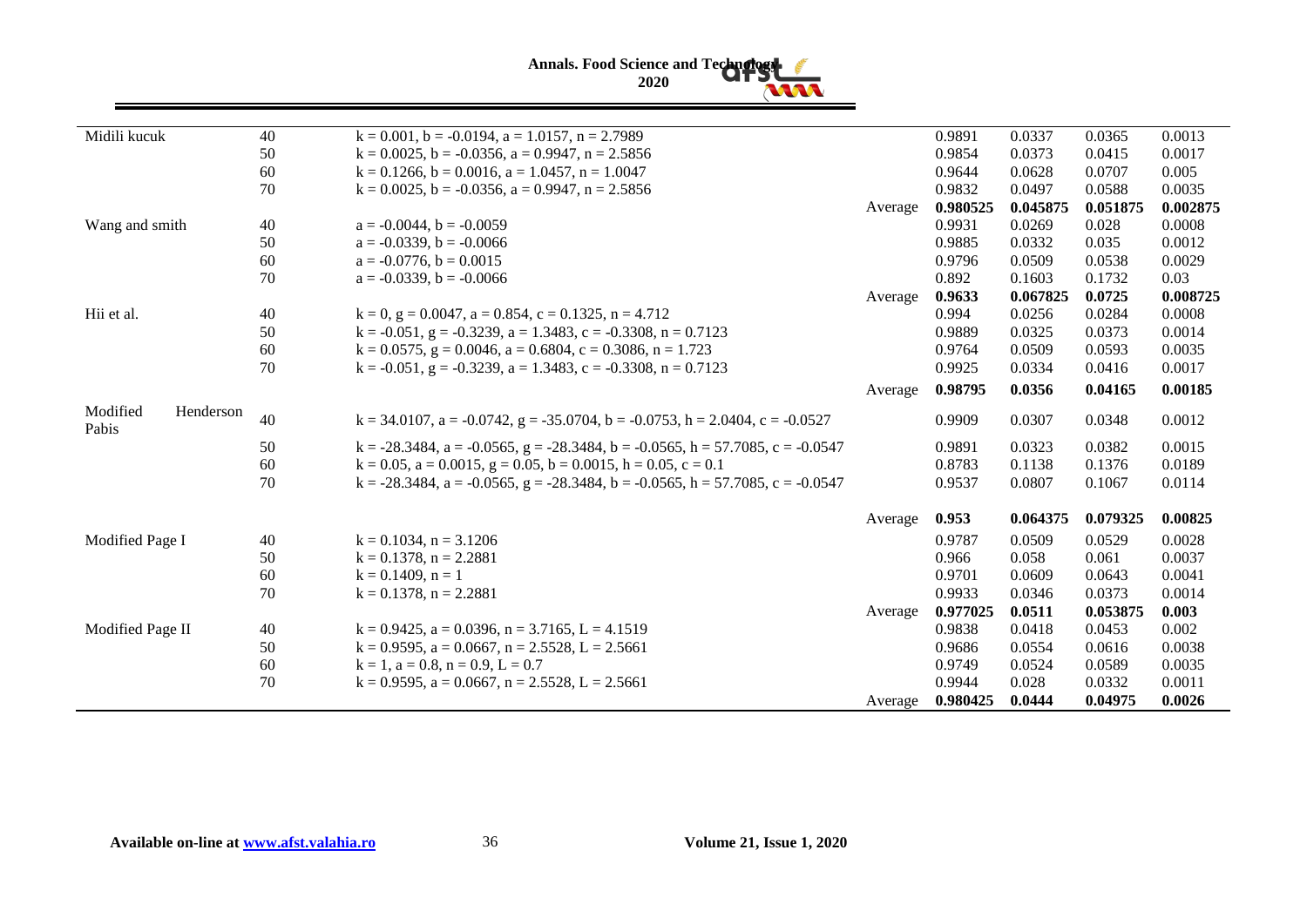

# **3.2 Modelling of drying curves**

The result from the statistical parameter estimations of the thirteen models, showed  $\mathbb{R}^2$ , RMSE, SSE and  $X^2$  values were ranged from 0.7370 to 0.9944, 0.0256 to 0.219191, 0.02798 to 0.227465 and 0.000783 to 0.05174 respectively, within the experimental range of study (Table 2). The value of  $R^2$  with higher value above 0.90 is above sixty percent with at least six models (Page, Verma *et al.*, Midilli and Kucuk, Hii *et al*., Modified page I and Modified page II) in each temperature gave a good fit experimental data with  $R^2$  greater than 0.91 in all cases.

Table 1 represents the list of mathematical models that were used in fitting the curves obtained from the plot of moisture ratios against oven drying time. The outcome from the analysis is required to determine the consistency, suitability and reliability the of models. The most suitable model was selected based on the lowest value of  $X^2$ , RMSE and SSE and highest value of  $\mathbb{R}^2$ . According to the results, the Hii *et al*. model satisfied the condition for selecting the best model. The average of its coefficient of determination  $R^2$ (0.98795) ranked highest while its SSE, Chi square and RMSE with 0.04165, 0.00185, 0.0356 value respectively ranked lowest. Hence, Hii *et al*. model best describes the drying characteristics of Coriander leaves and gives better prediction than other models at oven drying of 40 $^{\circ}$ C since it has the highest  $R^2$ value (0.994).

The result of experimental moisture ratio data was plotted against the predicted moisture ratio of the best model to validate the goodness of fit of the model as shown in Figure 3.

The linear relationship was given by equation7.

$$
Y = 0.9963x + 0.0017 \tag{7}
$$

The coefficient of determination values exceeded 0.99, inferring that the fit was good and predict correctly the drying process of Coriander leaves.

### **3.3 Effective Moisture Diffusivity and Activation Energy**

In order to investigation of the effective moisture diffusivity  $(D_{\text{eff}})$  for coriander under oven drying conditions. In this research, the effective moisture diffusivity values of the coriander for different temperatures of were calculated using the slope derived from the linear regression ln(MR) versus drying time (Eq.6). The plots gave straight lines with high determination coefficients ranging between 0.9535 and 0.9994.

Since all the samples of the Corinader leaves showed a falling rate period in their drying characteristics, Fick's second law of diffusion was utilized in determining the effective diffusivity. Table 3 shows the estimated diffusivity constant,  $D_0$ , and activation energy,  $E_a$  for the different temperatures. The  $D_{\text{eff}}$ values obtained, presented in Table 3, ranged from 6.658 x  $10^{-12}$  to 16.19 x  $10^{-12}$  m<sup>2</sup> s<sup>-1.</sup> The values obtained for D<sub>eff</sub> are in consonance with those reported by Ankita and Prasad (2013), for spinach,  $D_{\text{eff}}$  found to vary in the range 1.380  $\times$  $10^{-11}$  to 4.720 ×  $10^{-10}$  m<sup>2</sup>/s and 2.204 ×  $10^{-11}$  to  $4.303 \times 10^{-10}$  m<sup>2</sup>/s for the untreated and blanched leaf samples, respectively of spinach leaves as reported by Prasad and Ankita (2017).

The activation energy (Ea) of drying process of coriander calculated from the slope of the linearized Arrhenius relationship ranged 19.846KJ/mol to 19.867KJ/mol. The activation energy decrease with increase in drying temperature.

The activation energy is higher than the value obtained in the microwave drying of okra (5.54 W/g) (Dadali *et al.*, 2007).

**Table 3: Estimated diffusivity constant and activation energy for 40, 50, 60 and 70<sup>o</sup>C**

| Temperature | $D_{\rm eff} (10^{-12})$<br>$m^2/s$ | $D_{o}$  | $\mathrm{E}_{\mathrm{a}}$<br>(kJ/mol) |
|-------------|-------------------------------------|----------|---------------------------------------|
| 70          | 6.6577                              | 6.607011 | 19.84629                              |
| 60          | 8.207619                            | 8.147063 | 19.85234                              |
| 50          | 9.362241                            | 9.295227 | 19.85773                              |
| 40          | 16.18652                            | 16.07404 | 19.86699                              |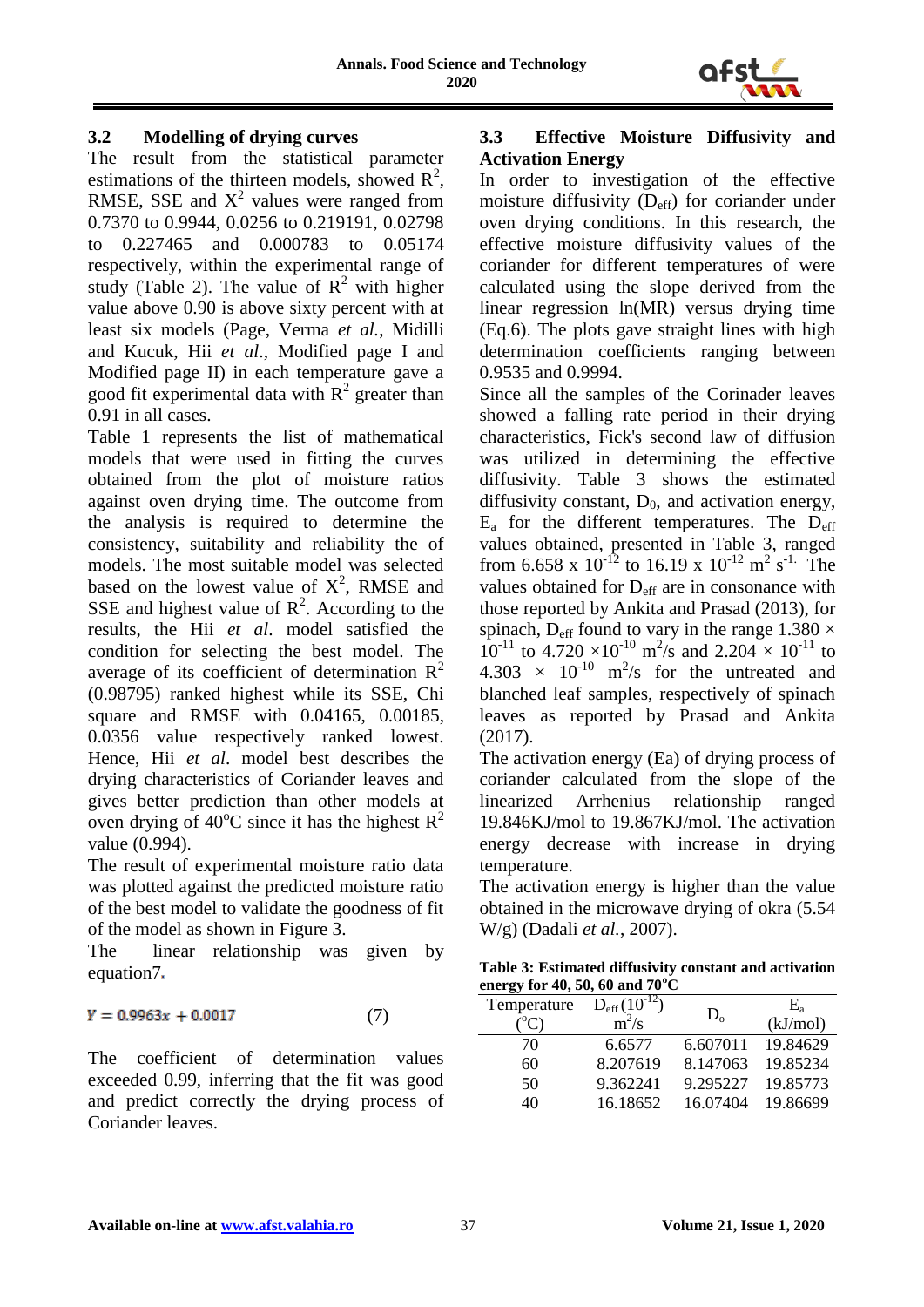

# **4. CONCULSIONS**

In this study, the oven drying characteristics of Coriander leaves were investigated. It was observed that increasing the drying temperature increased the amount of moisture removed from the leaves. More so, the drying processes occurred in falling rate for all the temperatures  $(40,50, 60, 70^{\circ}$ C), inferring that moisture diffusivity in the Coriander leaves were predominantly through diffusion mechanism. Hii et al. model best describes the drying characteristics of Coriander leaves and gives better prediction than other models at oven drying of  $40^{\circ}$ C since it had the highest value of  $R^2(0.994)$  and lowest value of SSE and RMSE. The effective moisture diffusivity  $(D_{\text{eff}})$  values ranged from 16.18652  $\times$  10<sup>-12</sup> m<sup>2</sup>/s to 6.6577  $\times$  $10^{-12}$  m<sup>2</sup>/s. Activation energy was found to be almost similar for the different temperatures ranging between 19.84629 -19.86699 kJ/mol. This suggests that the energy required to eliminate moisture within the leaves under the varying oven drying temperatures are similar. This study contributes to literature and knowledge by presenting insights on the drying of Coriander leaves.

# **5. REFERENCES**

- [1]. Ajibesin K. K., Ekpo, B. A., Bala, D. N., Essien, E. E. and Adesanya, S. A. (2008). Ethnobotanical survey of Akwa Ibom state of Nigeria". Journal of Ethnopharmacology 115: 387-408.
- [2]. Ali, M. A., Yusof, Y. A., Chin, N. L., Ibrahim, M. N., and Basra, S. M. A. (2014). Drying Kinetics and Colour Analysis of Moringa Oleifera Leaves. Agriculture and Agricultural Science Procedia, 2, 394–400. <https://doi.org/10.1016/j.aaspro.2014.11.055>

[3]. Alibas, I. (2009). Microwave, vacuum, and air drying characteristics of collard leaves. Drying Technology, 27(11), 1266–1273. https://doi.org/10.1080/07373930903267773

- [4]. Ankita,P. and K. Prasad, K. (2013). Studies on Kinetics of Moisture Removal from Spinach Leaves, International Journal of Agriculture and Food Science Technology. 4, (4), 303-308
- [5]. AOAC, 2000. Official Methods of Analysis, 17th ed. Association of Official Analytical Chemists.
- [6]. Bhat, S., Kaushal, P., Kaur, M., and Sharma, H.K. (2014). Coriander (Coriandrum sativum L.):

Processing, nutritional and functional aspects, African Journal of Plant Science ,8(1);25-33

- [7]. Ceylan, I., Aktas, M., and Dogan, H. (2007). Mathematical Modelling of Drying characteristics of tropical fruits. Aplied Thermal Engineering, 27, 1931-1936.
- [8]. Dansi A, Vodouhe` R, Azokpota P, Yedomonhan H, Assogba P, Adjatin A, Loko LY, Dossou-Aminon I, Akpagana K. (2012). Diversity of the neglected and underutilized crop species of importance in Benin. Sci World J 2012:932947
- [9]. Dadali, G., Dilek Kilic, A. and Ozbek, B. (2007). Estimation in of effective moisture diffusivity of okra for microwave drying. Drying Technology 25(9): 1445-1450.
- [10].Diamante, L. M., and Munro, P. A. (1993). Mathematical modeling of hot air drying of sweet potato slices. International Journal of Food Science and Technology. 26 (1): 99-109.
- [11].Doymaz I. (2005). Drying characteristics and kinetics of okra. J Food Eng. 69(3):275–9.
- [12].Doymaz, O. (2009). Thin layer drying of spinach leaves in a convective dryer. Journal of Food Process Engineering, 32(1), 112-125.
- [13].Ganesapillai, M., Regupathi, O., and Murugesan, T. (2011). Modeling of thin layer drying of banana (Nendra spp) under microwave, convective and combined microwave- convective processes. Chemical Products Process Modeling, 6(1), 1-10.
- [14].Guiné, R. P. F., Pinho, S., and Barroca, M. J. (2011). Study of the convective drying of pumpkin (Cucurbita maxima). Food and Bioproducts Processing, 89(4), 422-428.
- [15].Hii, C. L., Law, C. L., and Cloke, M. (2008). Modelling of Thin Layer Drying Kinetics of Cocoa Beans during Artificial and Natural Drying. Journal of Engineering Science and Technology. 3(1): 1– 10.
- [16].Karathanos, V. T. (1999). Determination of water content of dried fruits by drying kinetics. Journal of Food Engineering, 39(4), 337-344. httpI://dx.doi.org/10.1016/S0260-8774(98)00132-0.
- [17].Midilli, A., Kucuk, H., and Yapar, Z. (2002). A new model for single layer drying. Drying Technology, 20(7), 1503–1513.
- [18].Miranda M, Maureira H, Rodriguez K, and Vega-Galvez A. (2009). Influence of temperature on the drying kinetics, physicochemical properties, and antioxidant capacity of Aleo vera gel. J Food Eng. 1(2):297–304.
- [19].Omolola, A. O., Kapila, P. F., and Silungwe, H. (2019). Drying and colour characteristics of Cleome gynandra L . ( spider plant ) leaves, *2061*, 1–7.
- [20].Overhults, D. G., White, G. M., Hamilton, H. E. and Ross, I. J. (1973). Drying Soybeans with Heated Air. Trans ASAE. 16:112-113.
- [21].Pangavhane, D. R., Sawhney, R. L., and Sarsavadia, P. N. (1999). Effect of various dipping pretreatment